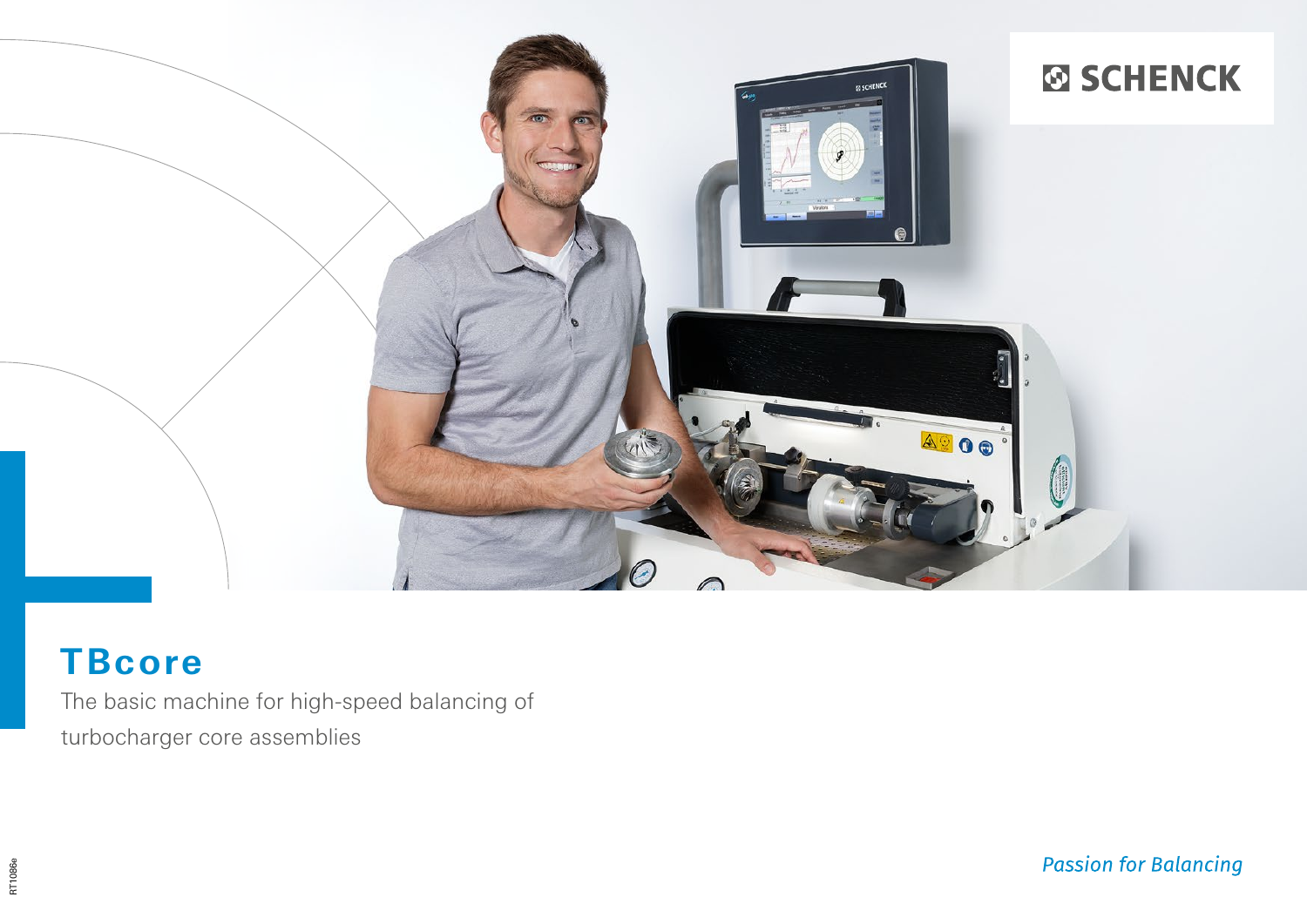**TBcore**

# The basic machine at an appealing price

The TBcore is our new basic machine for high-speed balancing of turbocharger core assemblies tailored to the needs of small and medium-sized maintenance providers – without compromising balancing quality. The result: **overhauled turbocharger core assemblies as good as new.**



The right machine for low-speed balancing of turbine wheels with shaft and compressor wheels is our versatile TBcomfort! Further information on our balancing machines for turbocharger overhaul: **www.turbobalancer.com**